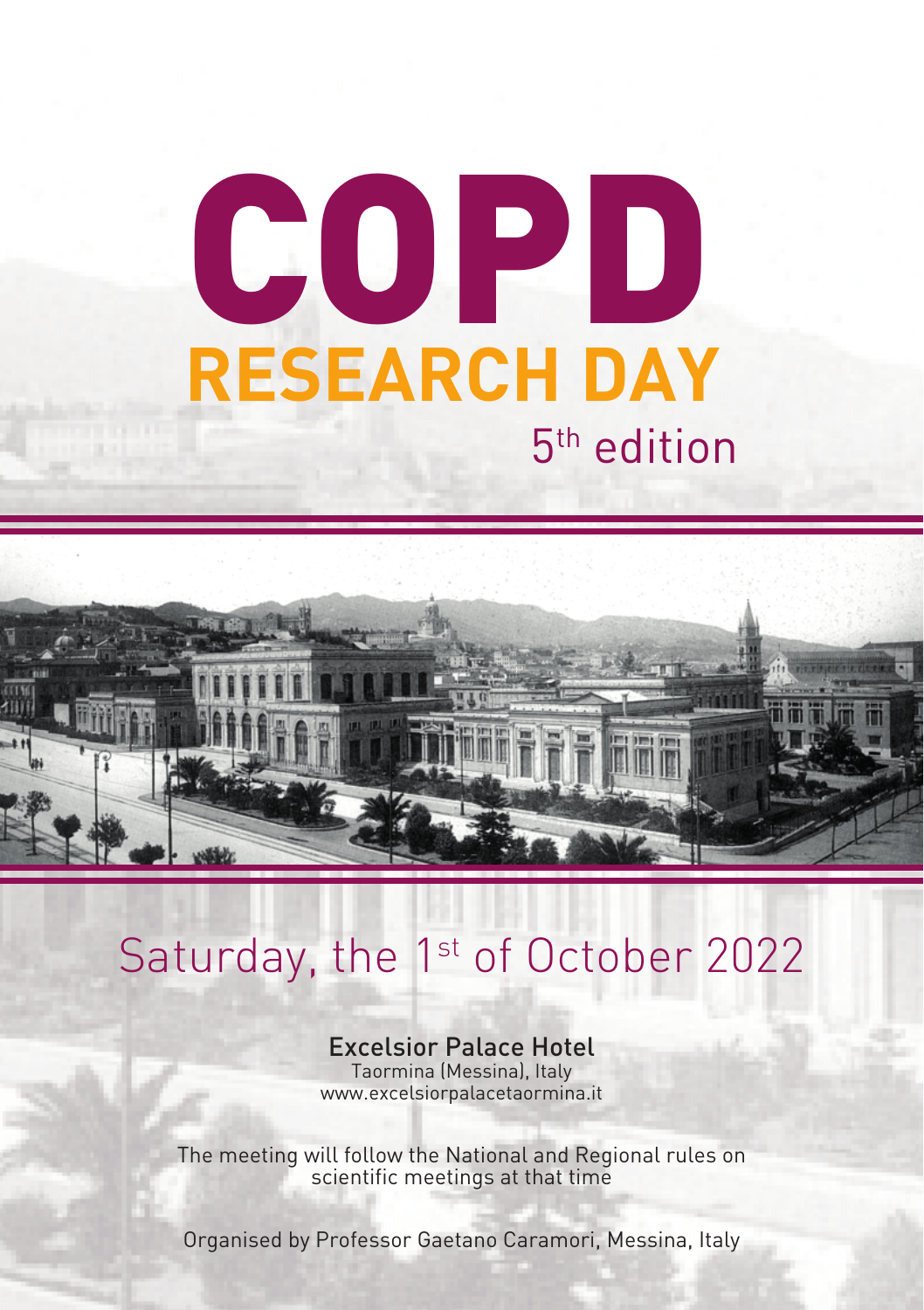#### **INTRODUCTION**

There are many reasons why chronic obstructive pulmonary disease (COPD) deserves to be high on the list of disease targets and research. COPD is still a major public health problem because has an high prevalence and it is a leading cause of morbidity and mortality worldwide creating a formidable challenge for the healthcare systems. COPD is one of the most frequent causes of unscheduled visits in the offices of general practitioners and specialists and of emergency wards visits and hospital admission. Furthermore COPD, causes 3.2 millions of deaths worldwide and represents one of the top causes of death among the Italian population. In addition, COPD care, both directly and indirectly, use a substantial amount of the resources of Italian National Health Service, with a significant impact on social expenses. Despite recent trends in reduction of COPD standardized mortality rates and some recent successes in anti-smoking efforts in a number of Western countries, the overarching demographic impact of ageing in an ever-expanding world population (around 8 billion in February 2022), joined with other factors such as the high rates of smoking, will ensure that COPD will remain a challenge for clinicians within the 21st century epidemiologic point of view.

For every COPD patient that physicians could avoid putting on a long-term ventilator this will save an enormous amount of money of the Italian National Health Service.

Sicily (http://pti.regione.sicilia.it/portal/page/portal/PIR\_PORTALE) has a passive (requests of being cured in other Italian regions) mobility of 6-8% of all Sicilian COPD patients.

Current personalised treatment of COPD is unable to completely modify the natural history of the disease in its different and complex clinical phenotypes or to fully satisfy the expectations of the patients. In addition there are molecular links, still largely under investigated, between COPD, lung, cancer and idiopathic pulmonary fibrosis (IPF) all smoking-related disease but with different clinical-pathological expressions.

It is particularly relevant that in a large longitudinal study of asymptomatic patients with mild-to-moderate COPD, ~33% of subjects died of lung cancer over ~15 years suggesting that lung cancer is a leading cause of morbidity and mortality in COPD patients. These patients share a common environmental risk factor (smoking) and a genetic predisposition represented by the incidence of these diseases in only a fraction of smokers. Moreover there are no prognostic biomarkers to monitor the natural history of the disease in a simple and non-invasive way. For all these reasons, this meeting will represent an important moment of discussion between Italian and International experts on the most recent available evidence on the molecular pathogenesis of COPD. The Academic Pulmonology team at the University of Messina, Italy (www.unime.it) wish to stay at the cutting edge of the COPD research with the aim of discovering new therapeutic targets and new prognostic biomarkers, which may in the future allow us to better control the disease.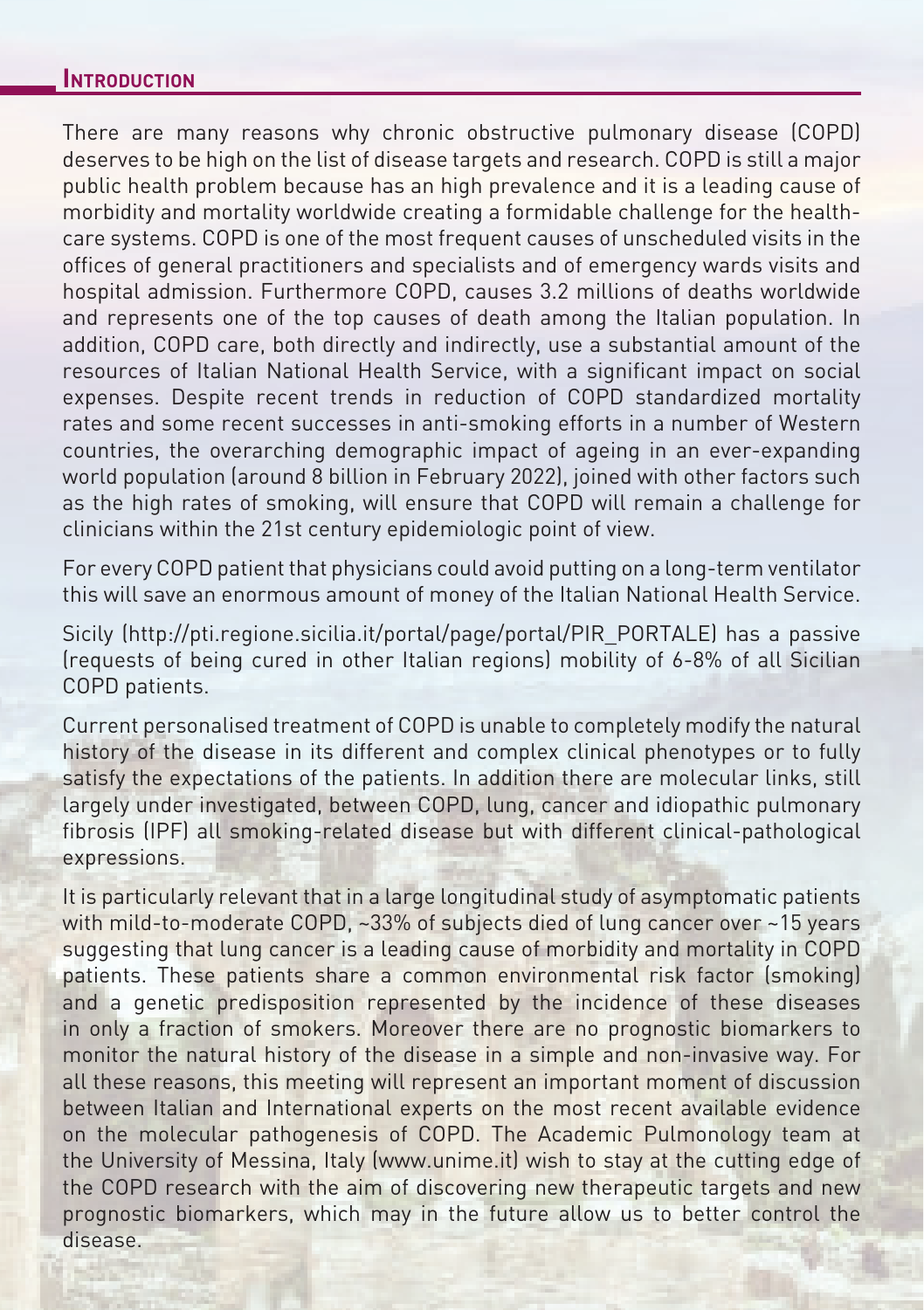#### **SCIENTIFIC PROGRAM**

- 09.45 10.00 Registration of participants
- 10.00 10.30 Opening speech by the Local Academic Authorities

#### **Lectures**

Chairs: *Gaetano Caramori, Edoardo Spina, Francesco Trimarchi, Carlo Vancheri*

#### **Morning session**

- 10.30 11.15 Key clinical messages learned from prospective studies of large COPD cohorts *James Crapo*
- 11.15 12.00 What clinical messages can we learn from studies of small airway function *Vito Brusasco*
- 12.00 12.45 Cellular senescence in COPD *Peter J Barnes*
- 12.45 13.15 General debate on the topics discussed in the morning session Discussants: *Vincenzo Casolaro, Massimo Guerriero* and *Francesco Nucera*
- 13.15 -14.30 *Light lunch*

#### **Afternoon session**

- 14.30 15.15 COPD clinical outcomes: are we reaching for all of them the minimal clinically important differences? 上海性皮炎とし *Fernando J. Martinez*
- 15.15 16.00 Recent advances on the pathogenesis of respiratory viral infections *Trevor Hansel*
- 16.00 16.30 Unmet needs in COPD research *Richard Russell*
- 16.30 17.00 RNA binding protein AUF-1 in the pathogenesis of stable COPD *Cristiana Stellato*
- 17.00 17.30 Animal models in the pathogenesis of COPD and lung cancer *Philip Hansbro*
- 17.30 18.00 Nutraceuticals and COPD *Gioacchino Calapai*
- 18.00 18.45 New potential drug targets for stable and exacerbated COPD patients *Ian Adcock*
- 18.45 19.30 General debate on the topics discussed and Conclusions by the Chairs Discussants: *Leandro Castellano, Antonio Ieni, Luca Ricciardi* and *Ilaria Salvato*